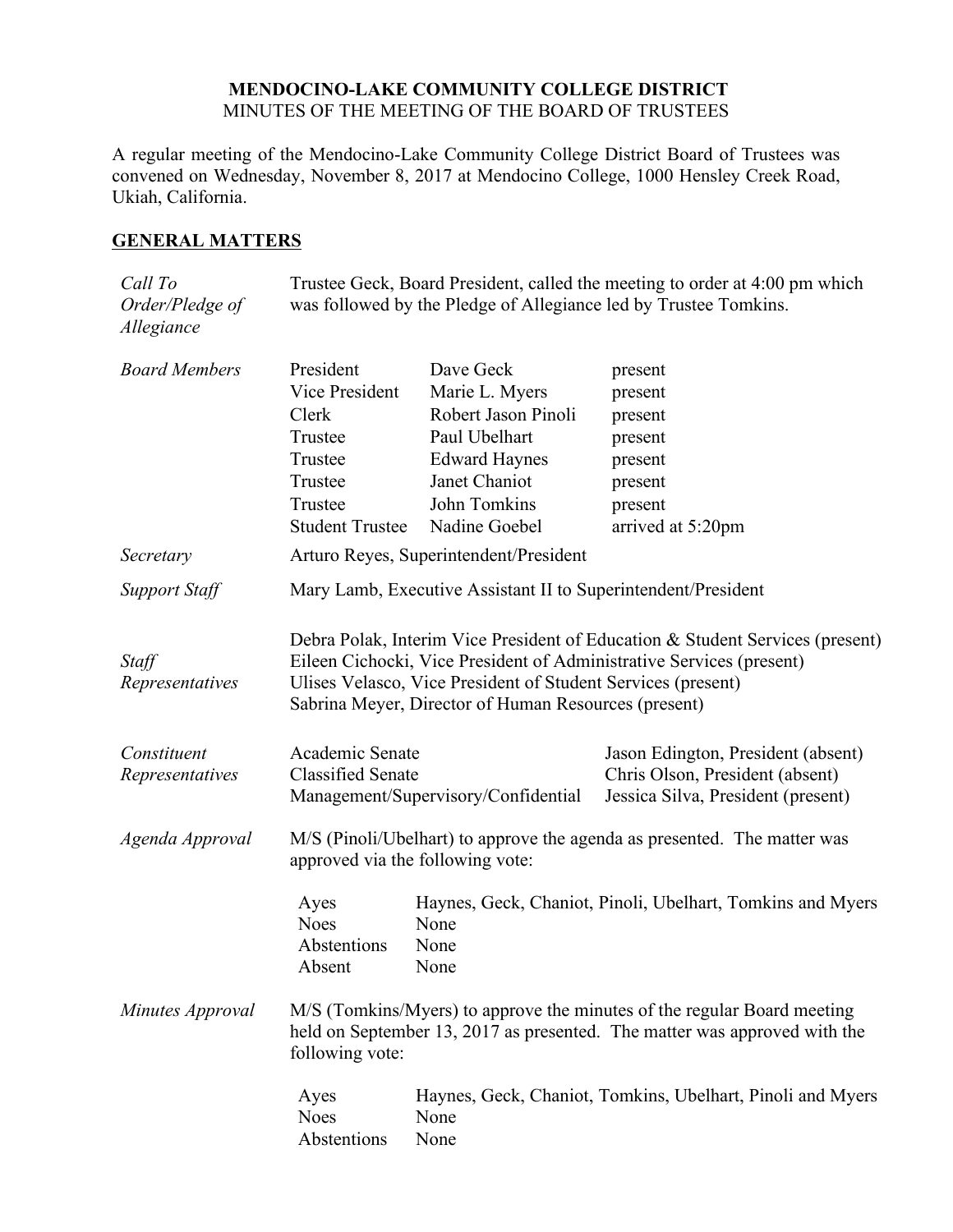|                                                         | Absent<br>None                                                                                                                                                                                                                                     |  |  |
|---------------------------------------------------------|----------------------------------------------------------------------------------------------------------------------------------------------------------------------------------------------------------------------------------------------------|--|--|
| <b>Public Comments</b><br>on Closed Session<br>Items    | There were no comments from the public on items to be discussed in closed<br>session.                                                                                                                                                              |  |  |
|                                                         | <b>CLOSED SESSION</b><br>The Board adjourned to Closed Session at 4:05 PM with Board President Geck<br>stating items 2.1, 2.2 and 2.3 will be discussed in closed session.                                                                         |  |  |
| Report of Action<br>Taken in Closed<br><b>Session</b>   | <b>OPEN SESSION</b><br>The Board returned to open session at 4:40 PM with Board President Geck<br>reporting no action taken in closed session.                                                                                                     |  |  |
| $Presentation-Time$<br>Certain 5:30 PM                  | Debra Barrios, representing AT&T presented a check in the amount of \$10,000<br>to be used in support of students, faculty and staff members impacted by the<br>recent fire tragedy in our area.                                                   |  |  |
| <b>Public Comments</b>                                  | There were no comments made by members of the public.<br>٠                                                                                                                                                                                         |  |  |
|                                                         | PRESIDENT AND ADMINISTRATION REPORT<br>A written report was presented by Superintendent/President Reyes.                                                                                                                                           |  |  |
|                                                         | In addition to the information in his report, Superintendent/President Reyes also<br>shared information about the Middle College program.                                                                                                          |  |  |
|                                                         | <b>CONSENT AGENDA</b><br>M/S (Tomkins/Ubelhart) RESOLVED, That the Mendocino-Lake Community<br>College District Board of Trustees does hereby approve the Consent Agenda as<br>presented. The consent agenda was approved with the following vote: |  |  |
|                                                         | Haynes, Chaniot, Geck, Pinoli, Tomkins, Ubelhart, and Myers<br>Ayes<br><b>Noes</b><br>None<br>Abstentions<br>None<br>None<br>Absent                                                                                                                |  |  |
|                                                         | Items with an asterisk * were approved by one motion as the Consent Agenda.                                                                                                                                                                        |  |  |
|                                                         | Personnel                                                                                                                                                                                                                                          |  |  |
| $Employment -$<br><b>Short-Term</b><br><b>Employees</b> | *RESOLVED, That the Mendocino-Lake Community College District Board of<br>Trustees does hereby ratify the employment of the short-term employees as<br>submitted and presented at the meeting.                                                     |  |  |
| <i>Volunteers</i>                                       | *RESOLVED, That the Mendocino-Lake Community College District Board of<br>Trustees does hereby approve the list of volunteers as submitted and presented<br>at the meeting.                                                                        |  |  |
| $Transfer-$<br>Classified                               | *RESOLVED, That the Mendocino-Lake Community College District Board of<br>Trustees does hereby approve the transfer of Isabel Lopez to Data Analyst,                                                                                               |  |  |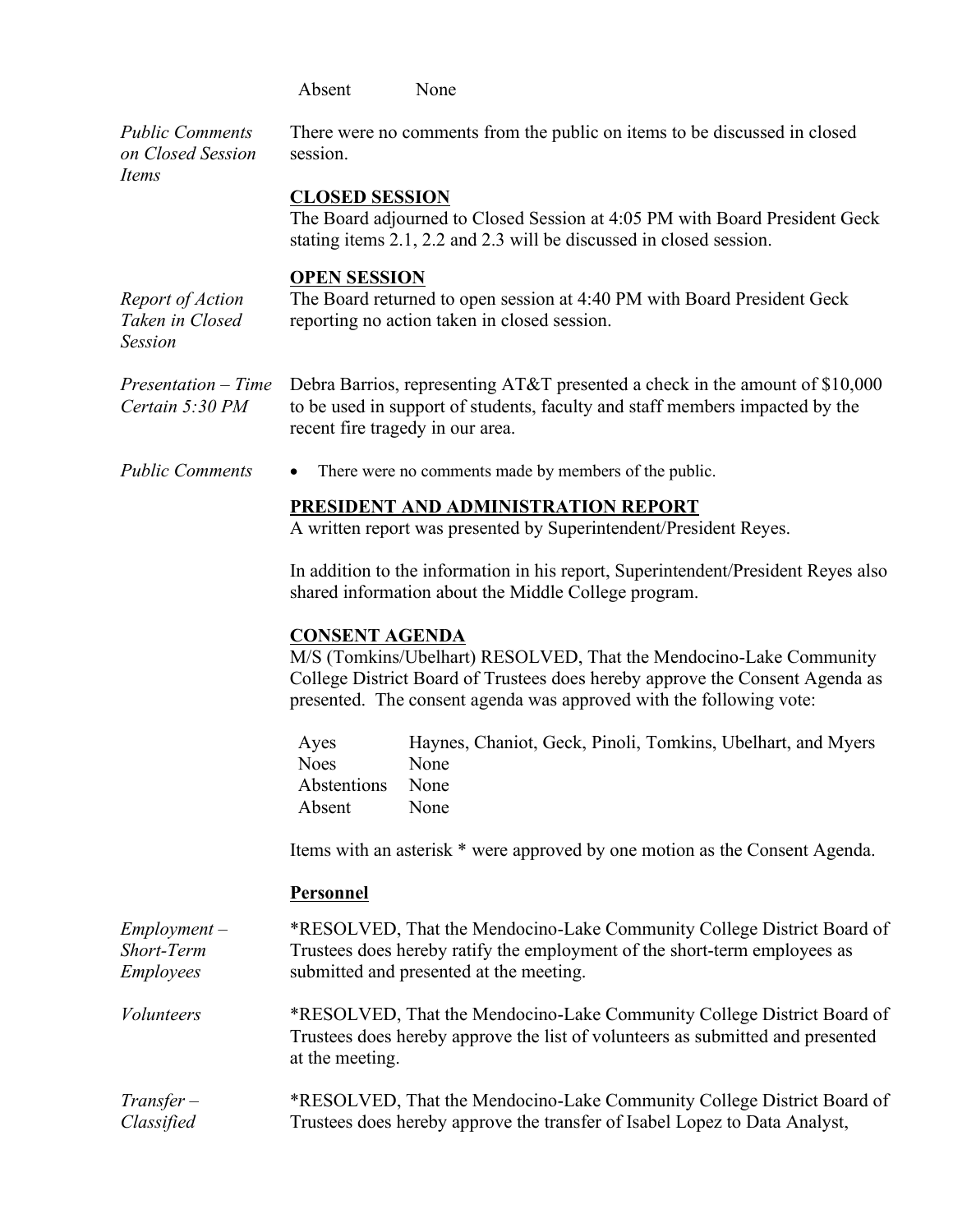|                                                                                                                                                          |                                                                                                                                                                                                                                                            | Institutional Effectiveness, Research and Grants, 12 months/year, 40<br>hours/week effective December 1, 2017. |  |  |
|----------------------------------------------------------------------------------------------------------------------------------------------------------|------------------------------------------------------------------------------------------------------------------------------------------------------------------------------------------------------------------------------------------------------------|----------------------------------------------------------------------------------------------------------------|--|--|
| Resignation/Retire<br>ment                                                                                                                               | *RESOLVED, That the Mendocino-Lake Community College District Board of<br>Trustees does hereby ratify the resignation of Lynn Haggitt, full-time faculty,<br>English effective June 1, 2017.                                                               |                                                                                                                |  |  |
| Classified – Release<br><b>During Probation</b>                                                                                                          | *RESOLVED, That the Mendocino-Lake Community College District Board of<br>Trustees does hereby ratify the release during probation of an Admissions and<br>records Specialist effective October 6, 2017.                                                   |                                                                                                                |  |  |
| Mendocino-Lake<br><b>Community College</b><br>Classified<br><b>Bargaining Unit</b><br>(MLCCBU/SEIU)<br>Request to Sunshine<br>Implementation of<br>AB119 | *RESOLVED, That the Mendocino-Lake Community College District Board of<br>Trustees hereby opens a public hearing to receive public comments.                                                                                                               |                                                                                                                |  |  |
| Fiscal Report as of                                                                                                                                      | <b>Other Items</b>                                                                                                                                                                                                                                         | *RESOLVED, That the Mendocino-Lake Community College District Board of                                         |  |  |
| September 30, 2017                                                                                                                                       | Trustees does hereby accept the fiscal report as submitted.                                                                                                                                                                                                |                                                                                                                |  |  |
| Donations                                                                                                                                                | *RESOLVED, That the Mendocino-Lake Community College District Board of<br>Trustees does hereby accept the donations by Janet Kay Costanzo, Pamela<br>Dorsey, Jim Xerogeanes, Bella Notte Linens and the Redwood Region Logging<br>Conference as presented. |                                                                                                                |  |  |
| Quarterly Fiscal<br>Status Report $-AB$                                                                                                                  | *RESOLVED, That the Mendocino-Lake Community College District Board of<br>Trustees does hereby accept the Quarterly Fiscal Status report as presented.                                                                                                     |                                                                                                                |  |  |
| 2910<br>Academic Calendar<br>2018-2019                                                                                                                   | *RESOLVED That the Mendocino-Lake Community College District Board of<br>Trustees does hereby adopt the 2018-2019 Academic Calendar as presented.                                                                                                          |                                                                                                                |  |  |
|                                                                                                                                                          | <b>ACTION ITEMS</b>                                                                                                                                                                                                                                        |                                                                                                                |  |  |
| Contracts and<br>$A$ greements $-$                                                                                                                       |                                                                                                                                                                                                                                                            | After reviewing the information provided, the following action was taken:                                      |  |  |
| Quarterly<br>Ratification                                                                                                                                | M/S (Tomkins/Ubelhart) that the Board of Trustees of the Mendocino-Lake<br>Community College District does hereby ratify the contracts and agreements as<br>provided on the compilation as presented. The motion was approved with the<br>following vote:  |                                                                                                                |  |  |
|                                                                                                                                                          | Ayes<br><b>Noes</b><br>Abstentions<br>Absent                                                                                                                                                                                                               | Haynes, Tomkins, Chaniot, Geck, Pinoli, Ubelhart, and Myers<br>None<br>None<br>None                            |  |  |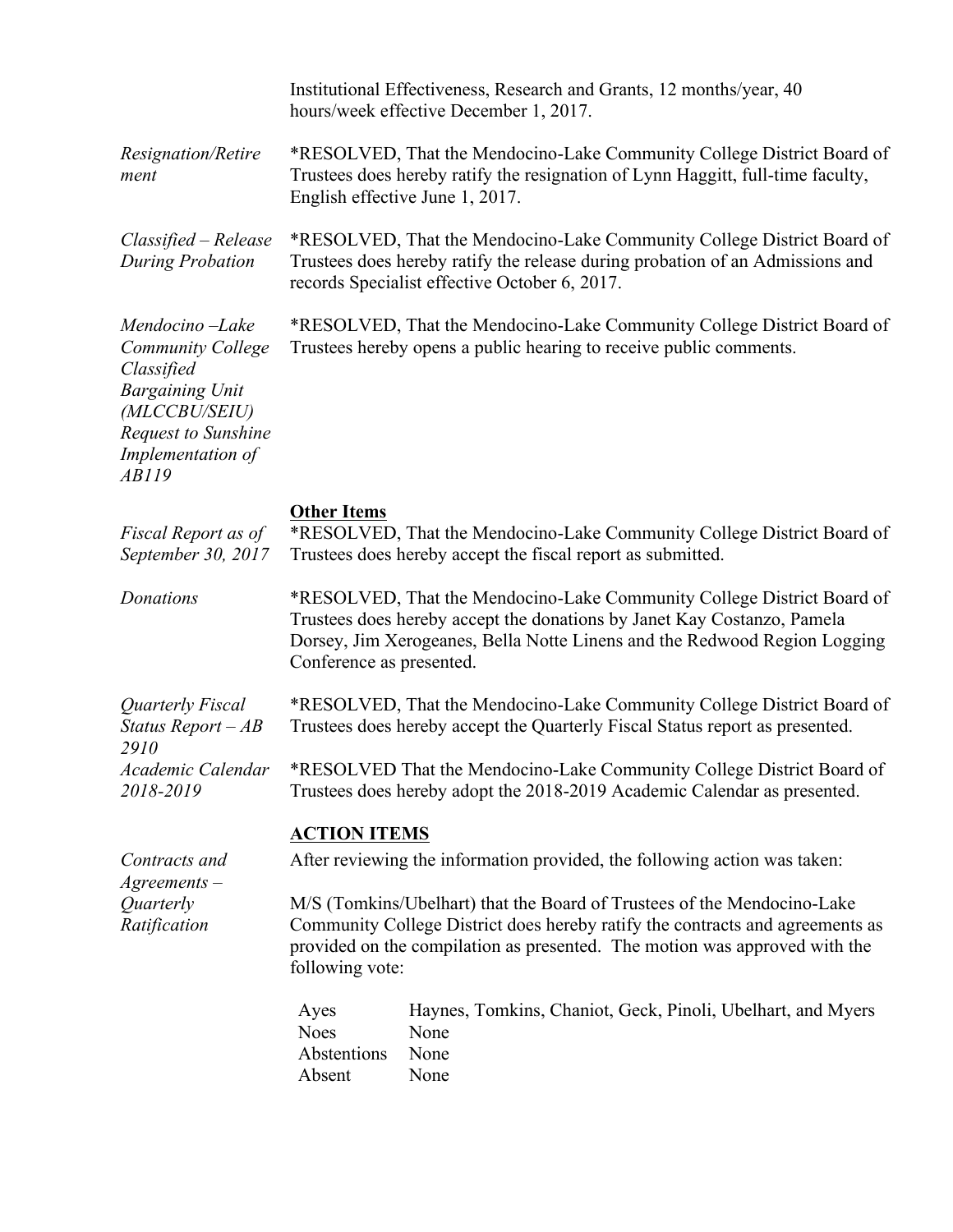*Big Picture Item – District Enrollment Trends, FTES and Apportionment*

A presentation by Interim Vice President Polak outlined district enrollment trends, FTES and apportionment. Many questions regarding enrollments were addressed.

## **INFORMATIONAL REPORTS**

| Multi-Year Budget<br>Projections      | A written report on the multi-year budget projections through the year<br>2022/2023 was submitted as information by Vice President Cichocki.                                                                                                                          |  |  |
|---------------------------------------|-----------------------------------------------------------------------------------------------------------------------------------------------------------------------------------------------------------------------------------------------------------------------|--|--|
| Mendocino College<br>Foundation, Inc. | A written report was submitted by Katie Fairbairn, Executive Director of the<br>Mendocino College Foundation, Inc. as information.                                                                                                                                    |  |  |
| Constituents Group<br>Reports         | <b>Academic Senate:</b><br>A written report was submitted by Academic Senate President Edington as<br>information.                                                                                                                                                    |  |  |
|                                       | <b>Classified Senate</b><br>A written report was submitted by Classified Senate President Olson as<br>information.                                                                                                                                                    |  |  |
|                                       | <b>Management/Supervisory/Confidential:</b><br>A written report was submitted as information by<br>Management/Supervisory/Confidential President Jessica Silva.                                                                                                       |  |  |
|                                       | <b>Associated Students of Mendocino College:</b><br>A written report by Associated Students of Mendocino College President<br>Joseph Angel Zelaya Moroney Jr. was submitted as information.                                                                           |  |  |
| <b>Student Housing</b>                | Superintendent/President Reyes informed the board members there will be a<br>meeting with the housing consultant on Monday, November 13, 2017. Derivi<br>Castellanos Architects will also be meeting with members of the Foundation on<br>the same day.               |  |  |
|                                       | <b>TRUSTEE COMMUNICATION</b>                                                                                                                                                                                                                                          |  |  |
| <b>Trustee Reports</b>                | A written report was submitted by Trustee Chaniot and Student Trustee Goebel.                                                                                                                                                                                         |  |  |
|                                       | Other Trustees commented orally on their recent college-related activities.                                                                                                                                                                                           |  |  |
| Future Agenda<br>Items                | Suggestions made at the September 13, 2017 meeting were addressed in the<br>November 8, 2017 presentation.                                                                                                                                                            |  |  |
|                                       | The following suggestions were presented at the November 2017 meeting as<br>possible future agenda items.<br>Bi-annual FTES report<br>ARC report<br>CUE report when new information surfaces<br>Determining options available as a board when our IT data gets hacked |  |  |